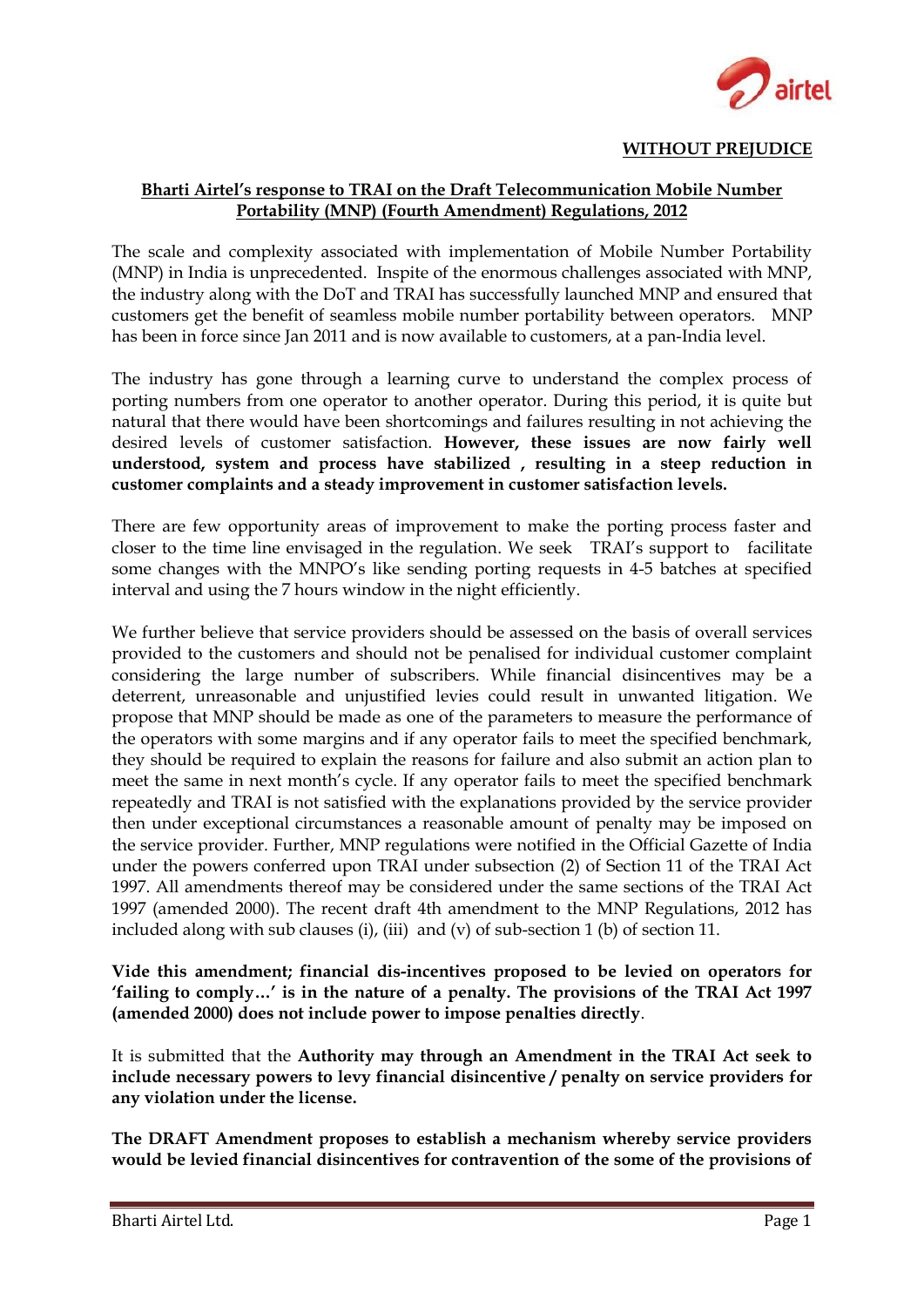

**the Regulation. Without prejudice** to the above our response to the specific draft amendment points are below for your kind consideration:

## **Proposed Amendment-1: Imposition of penalty of Rs 5,000 (maximum) per violation for delay in activation or deactivation of porting request. The proposed clause from TRAI amendment is quoted below for reference;**

**"***(1) If any service provider contravenes the provisions of sub-regulation (6) of regulation 8 or regulation 10 or sub-regulation (4) of regulation 11 or sub-regulation (6) of regulation 11, it shall, without prejudice to the terms and conditions of its licence or the provisions of the Act or rules or regulations or orders made, or, directions issued, thereunder, be liable to pay an amount, by way of financial disincentive, not exceeding five thousand rupees for each contravention, as the Authority may, by order direct: Provided that no order for payment of any amount by way of financial disincentive shall be made by the Authority unless the service provider has been given a reasonable opportunity of representing against the contravention of the regulation observed by the Authority***."**

### **Bharti Airtel"s Response:**

In order to complete the porting activations and deactivations within the prescribed timelines as specified in the MNP Regulations, it is submitted that the service providers are able to meet the time line in case of two parameters i.e. 'Recipient Operator sending customer details to MNPO within 24 Hours' and 'Donor Operator communicating clearance or rejection to MNPO within 4 days of receiving the porting request from MNPO'. There are some issues in meeting the timeline of 'Operators doing porting activation or deactivation within one hour of the request from MNPO'. In this regard it's important that the following points be appreciated:

- i) It has been observed that while operators porting systems have been designed to meet the one hour window, there are various external factors due to which there may be delay in the clearance of porting requests due to interdependency of different systems for various critical activities of provisioning, billing and customer care – all these systems need to give clearance for activation or deactivation of any number only after which the porting in or porting out can be completed.
- ii) There is huge dependence on MNPOs for various technical and process related issues. MNPOs tend to push most of the porting requests i.e. approximately 80-85% of porting requests within the first 2-3 hours of the total daily transaction timeframe of 7 hrs thereby choking the system capacities while for the rest of the period there are very few requests. As a result, the capacity which has been dimensioned for handling the entire porting requests over 7 hrs period is inefficiently utilized which results in activation / deactivation delays. It is recommended that the load is evenly balanced wherein not more than 20% of the porting requests are sent to the operators by MNPOs on a per hour basis. Remaining two hours can be utilized for clearing the outstanding porting requests so that all numbers get ported in / out in a timely manner.
- iii) Another reason is the complexity of MNP systems and its dependency on various internal network & IT systems such as HLR, IN, etc. Owing to the continuous updation in technical systems to improve performance or due to network latency issues, etc.,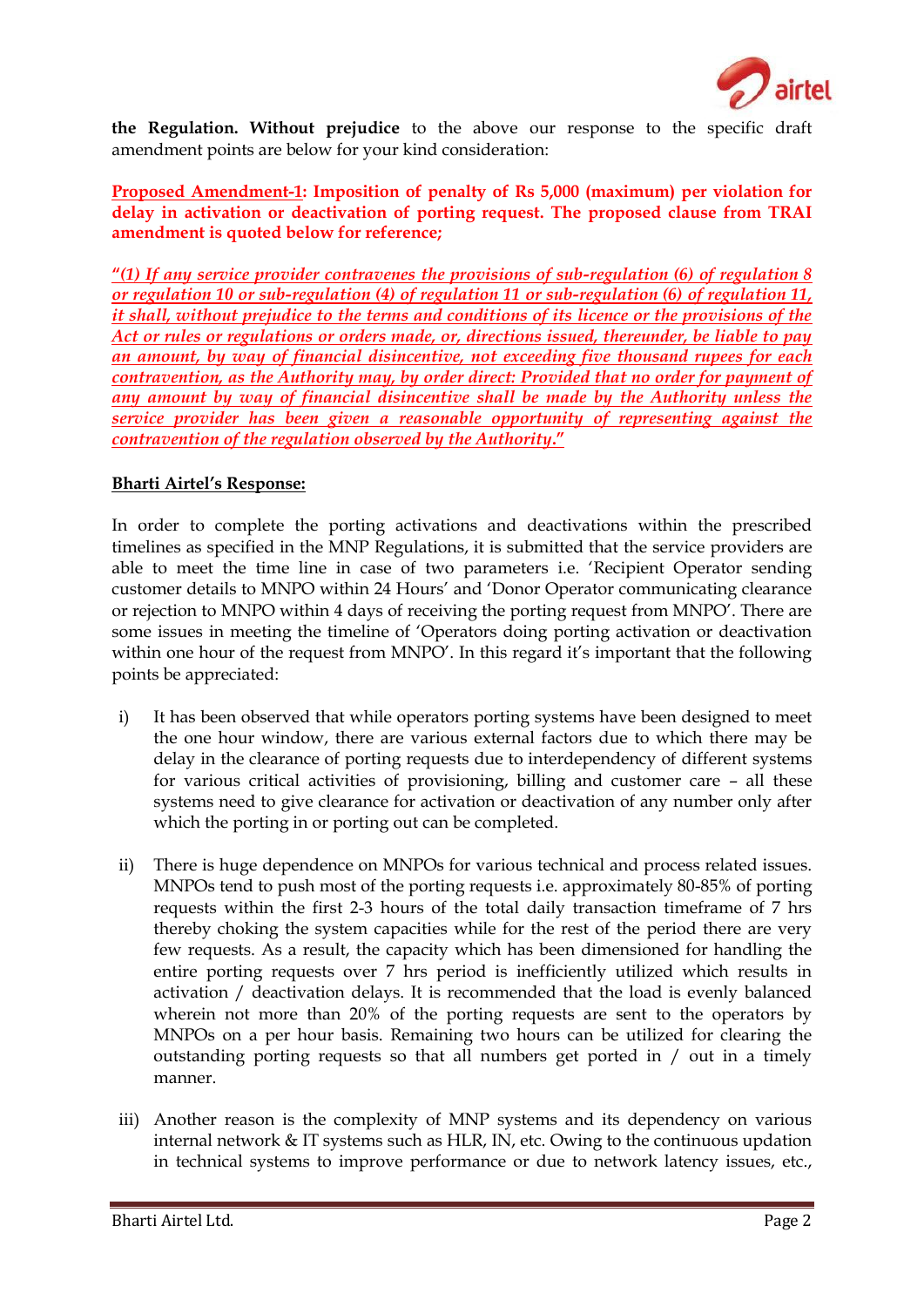

occasionally downtime of such systems is taken which results in delay in activation in that time period.

- iv) Port out transactions will take longer to deactivate since the active customer must be de-provisioned from existing services that are currently being used before the number is finally deactivated. On the other hand, in case of port in customers, the SIM is kept in ready state for activation which is triggered the moment the customer applies for porting in.
- v) The TRAI must also specify whether the porting confirmation is given to the MNPOs in a synchronous / asynchronous mode so that the method of time measurement is standardized across the industry.
- vi) As explained above authority should measure the performance at aggregated level. Since, the porting activity is scheduled during the night; customers will not face any difficulties despite the porting timelines increasing to 4 hours (2 hours for disconnection and another 2 hours for activation).
- vii) While TRAI would be considering amendment in the MNP regulation, it is imperative that MNPO being an important stakeholder, their performance should also be measured through suitable parameters and benchmarks for the same are defined which will enable smoothening of the process as well as maintenance of SLAs which will lead to overall improvement in customer experience.

In view of above submissions, **we propose the following criteria for the data averaged over one month;**

- **RO to send customer details to MNPO within 24 Hours: 98% of the cases.**
- **DO to communicate clearance or rejection to MNPO within 4 days of receiving the porting request from MNPO: 98% of the cases.**
- **Porting activation or deactivation time: 95% of the porting requests within 2 hours.**

**Proposed Amendment-2: Imposition of penalty of Rs 10,000 (maximum) per violation for invalid rejections of porting request using rejection reasons specified in the regulation (Contractual Obligation, UPC mismatch, Outstanding Dues, Age on Network < 90 days). The proposed clause from TRAI amendment is quoted below for reference;**

*"(2) If any service provider contravenes the provisions of regulation 12, it shall, without prejudice to the terms and conditions of its licence or the provisions of the Act or rules or regulations or orders made, or, direction issued, thereunder, be liable to pay amount, by way of financial disincentive not exceeding ten thousand rupees for each wrongful rejection of the request for porting, as the Authority may, by order direct: Provided that no order for payment of any amount by way of financial disincentive shall be made by the Authority unless the service provider has been given a reasonable opportunity of representing against the contravention of the regulation observed by the Authority***."**

# **Bharti Airtel"s Response:**